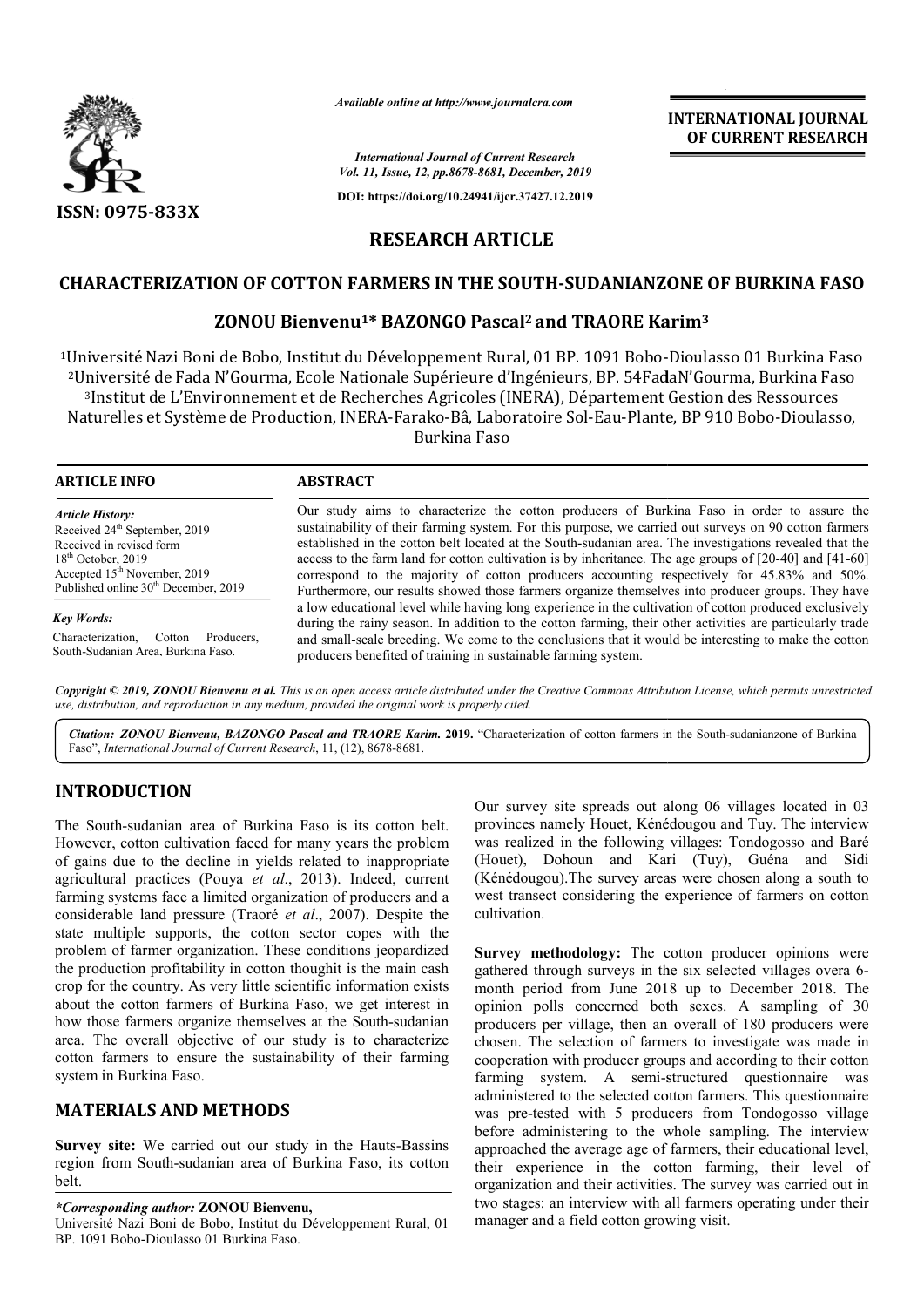**Data analysis:** The collected data were entered in Excel and statistical analyzes were performed in SPSS 12 Fr and XLSTAT 2007. The variance averages were compared at statistical significance of 0.05 resorting to Newman-Keuls comparison test  $(\Delta$ NK5%).

## **RESULTS AND DISCUSSION**

#### **Results**

**Age of the cotton farmers:** Our investigations showed that the age groups of [20-40],[41-60] and over 60 account for 45.83%, 50% and 4.17% of the total respectively. By comparing the age groups between villages (Figure 1), it turned out that the group of [20-40] are larger in the village of Tondogosso, followed by Baré, Guéna, Kari, Dohoun and Sidi. This trend was inverted for the age group of [41-60]. The age group over 60 only existed in the two villages of Guéna and Sidi.

**Educational level of the cotton producers:** The educational level of cotton producers for all the survey sites appeared to be low averaging about 20%.Our results (Figure 2) showed that thosecotton producers are more or less literate according a particular education domain. The percentage of those who knows how to write and read ranged between 12.5% (Kari) to 37.5% (Dohoun). Those who attended Koranic school also ranged between 12.5% (Sidi) to 37.5% (Dohoun and Guéna). About primary school attendance, it ranged between 25% (Dohoun) to 50% (Tondogosso and Baré). However,we got only 25% who attended till the secondary schoolin Tondogosso. Concerning the non-school enrolment, it ranged between 25% (Tondogosso) to 62.5% (Sidi).

**Experience in cotton cultivation:** The Table I below shows the cotton farmers' years of experience in cotton cultivation. Considering the average values, most of the producers had between 10 to 30 years of experience followed by the group of



**Figure 1. Age group of cotton farmers per village**



**Figure 2. Educational level per survey sites**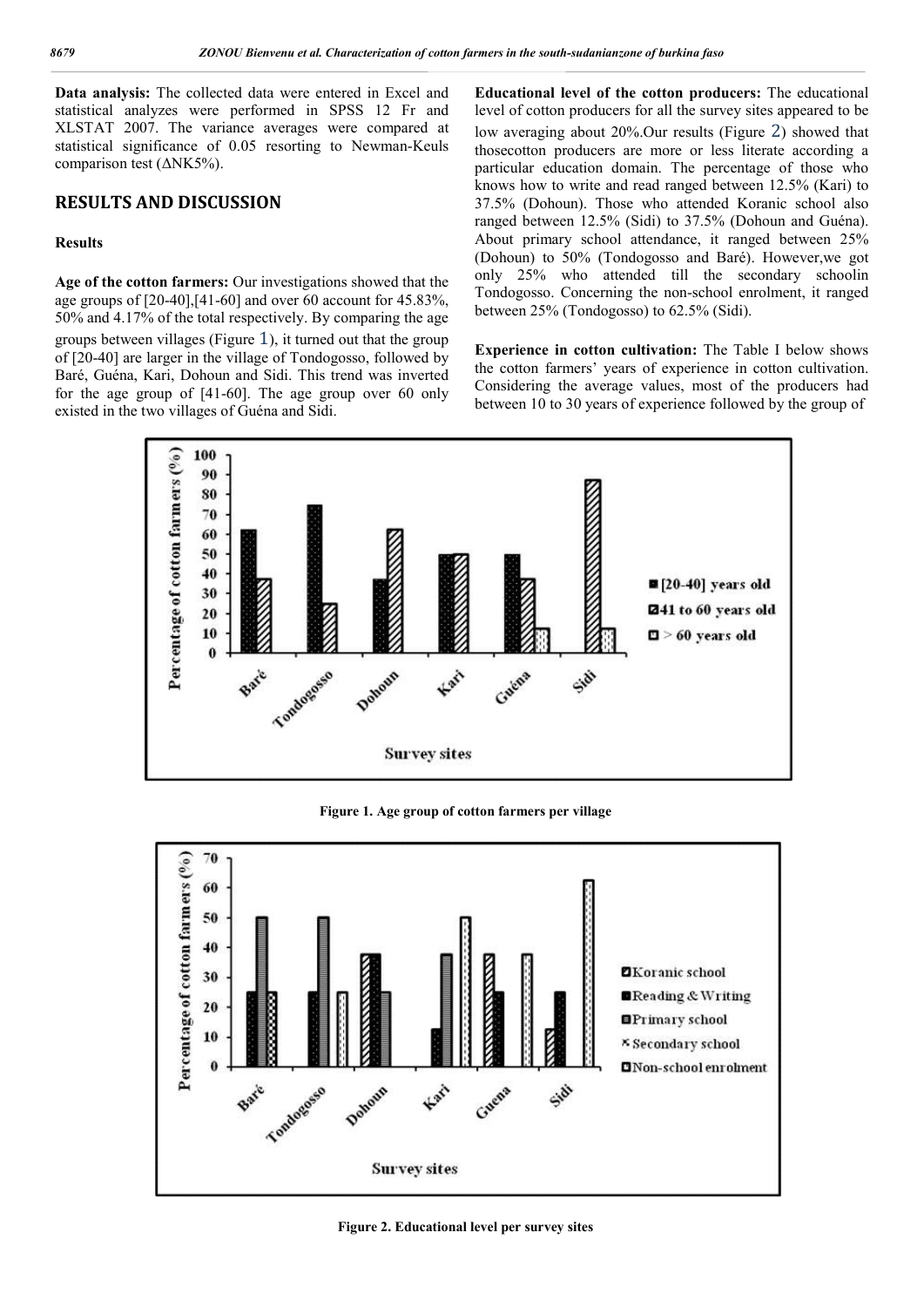

**Figure 3. Producers groups per survey sites**

| Village      | Years                     |          |     |  |
|--------------|---------------------------|----------|-----|--|
|              | Less than 10              | 10 to 30 | >30 |  |
|              | Percentage of Farmers (%) |          |     |  |
| Baré         | 02                        | 86       | 12  |  |
| Kari         | 03                        | 86       | 11  |  |
| Dohoun       | 08                        | 82       | 10  |  |
| Sidi         | 10                        | 80       | 10  |  |
| Guéna        | 12                        | 78       | 10  |  |
| Tondogosso   | 15                        | 78       | 07  |  |
| Means        | 8                         | 82       | 10  |  |
| Probability  | 0.9                       |          |     |  |
| Significance |                           |          |     |  |

**Table 2. Main and secondary activity of the producers**

| Type of activities  | Producers across the main activity $(\%)$ | Producers across the secondary activity $(\%)$ |
|---------------------|-------------------------------------------|------------------------------------------------|
| Rainfed agriculture | 100                                       |                                                |
| Vegetable crops     |                                           |                                                |
| Trade               | -                                         |                                                |
| Livestock           | -                                         |                                                |

Source: Hien (2018)

whom who had less than 10 years and the smallest group over 30 years. By comparing the survey sites, the "Less than 10 years" group of the cotton producers from Tondogosso and Guéna were the most experienced while those from Kari and Baré hadthe least experience. This trend is reversed for the group over 30 years. In all of the villages, the group between 10 to 30 years was enough experienced ranging from 78% to 86%.

**Producer groups:** The average number of producer groups was about 12.The survey results (Figure 3) showed that the villages of Baré and Kari had the largest producer group (20) while the village of Tondogosso showed the minor ones (3). The survey sites of Sidi and Guena indicated intermediate values.

**Activities of producers:** The activities of producers are shown in Table 2.

It appeared that 100% of respondents practiced rain fed agriculture as their main activity. In terms of secondary activities, most of respondents were in trade followed by livestock and vegetable crops.

### **DISCUSSION**

Our surveys showed that in the villages of Kari, Dohoun and Sidi, most of producers were over 40 years old. This fact could be related to the conditions of access to land by inheritance from father to son. These results are consistent with those of Bayala (2011) and Paré (2017). Moreover, this could be explained by the previous introduction of the cotton crop in the South sudanian area of Burkina Faso. Suchan observation was made by Ouédraogo (2016). Our results showed that the cotton producers had a low educational level. These circumstances make it difficult their access to new technologies like agricultural equipment, improved varieties and technical